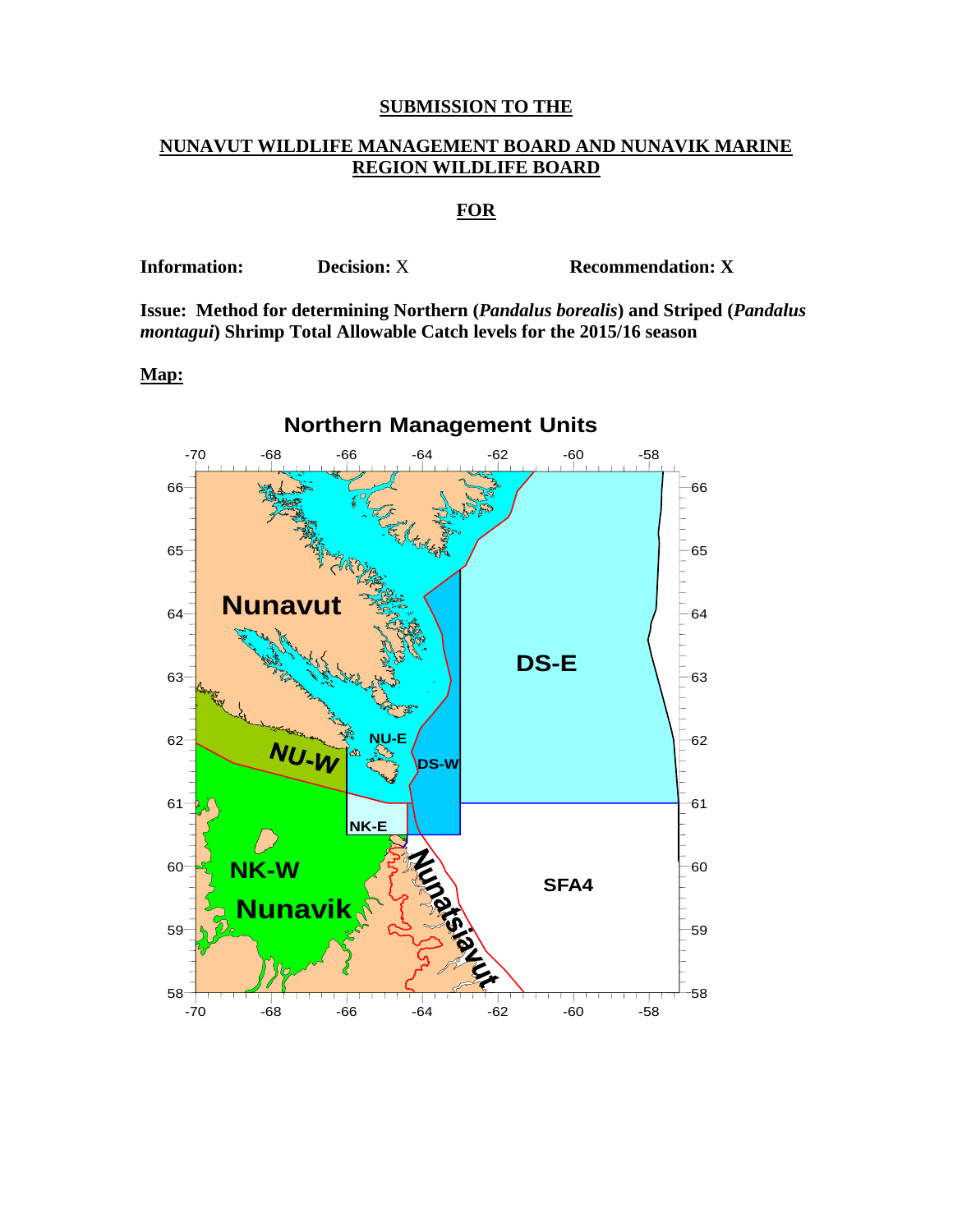## *Background*

Two shrimp species (*Pandalus montagui* and *Pandalus borealis*) occur in the Northern shrimp fishery that takes place in the Davis Strait and eastern Hudson Strait which includes parts of the Nunavut Settlement Area (NSA) and the Nunavik Marine Region (NMR). Total Allowable Catch (TAC) for each species is set for two distinct science assessment zones (East and West), then distributed into management units as per defined sharing arrangements.

The TAC levels for each species of shrimp need to be established for the 2015/16 season. The 2014/15 TAC levels were based on an exploitation rate (ER) of 15% in the Eastern Assessment Zone (EAZ) and 10% ER in the Western Assessment Zone (WAZ) using a two year average of the fishable biomass. The science used as a basis for considering these TACs incorporated the 2013 survey data.

Leading up to the 2014/15 season, the timing of the availability of the science advice, the meetings of the Nunavut Wildlife Management Board and the Nunavik Marine Region Wildlife Board (Boards), and timelines of decision-making processes as per respective Land Claims Agreements resulted in a significant delay (5 months) in the release of the full quotas for these fisheries. This not only impacted the availability of quota to fishery participants affecting harvest planning arrangements but resulted in additional administrative actions for the Department and harvesters to manage this fishery.

With respect to the 2015/16 season, timing of consultative and co-management processes and the availability of updated science information to inform decision making will be a consideration again this season. Science results for the 2014 survey are expected by mid to late February. Consultation with the Northern Shrimp Advisory Committee (NSAC) is planned for early March. The NWMB and NMRWB regular meetings are typically held mid-March and the opening of the shrimp fisheries is April 1.

To better position ourselves for timely decision making for the 2015/16 season and avoid delays to best degree possible, the Department is seeking decision and advice from the Boards on pre-agreed methodology on TACs for the 2015/16 fishing season in the WAZ and the EAZ, respectively.

For the two shrimp species in two assessment zones, this briefing note proposes various Options for the Boards' consideration in determining TACs for 2015/16.

### **Western Assessment Zone – For Decision**

The WAZ falls entirely within the NSA/NMR. As agreed by the Boards and supported by affected stakeholders, a 10% ER was applied in the WAZ in 2013 and 2014 given the newness of the fishery and the limited data available from time series surveys. A map is provided. Additionally, the Minister had previously accepted the 50/50 split of the TAC between Nunavut and Nunavik up to and including 2015/16.

Beginning in 2014, the science survey in the WAZ has changed and is now being undertaken by the Northern Shrimp Research Foundation (NSRF) and the Department. As such, the vessel and gear used to complete the survey as well as the time of year of the survey has changed. As a result, the time series for this assessment zone is reset with 2014 as year one. Science advises that at least  $3 - 5$  reliable points on the time series are required to responsibly make any decisions to modify the TAC.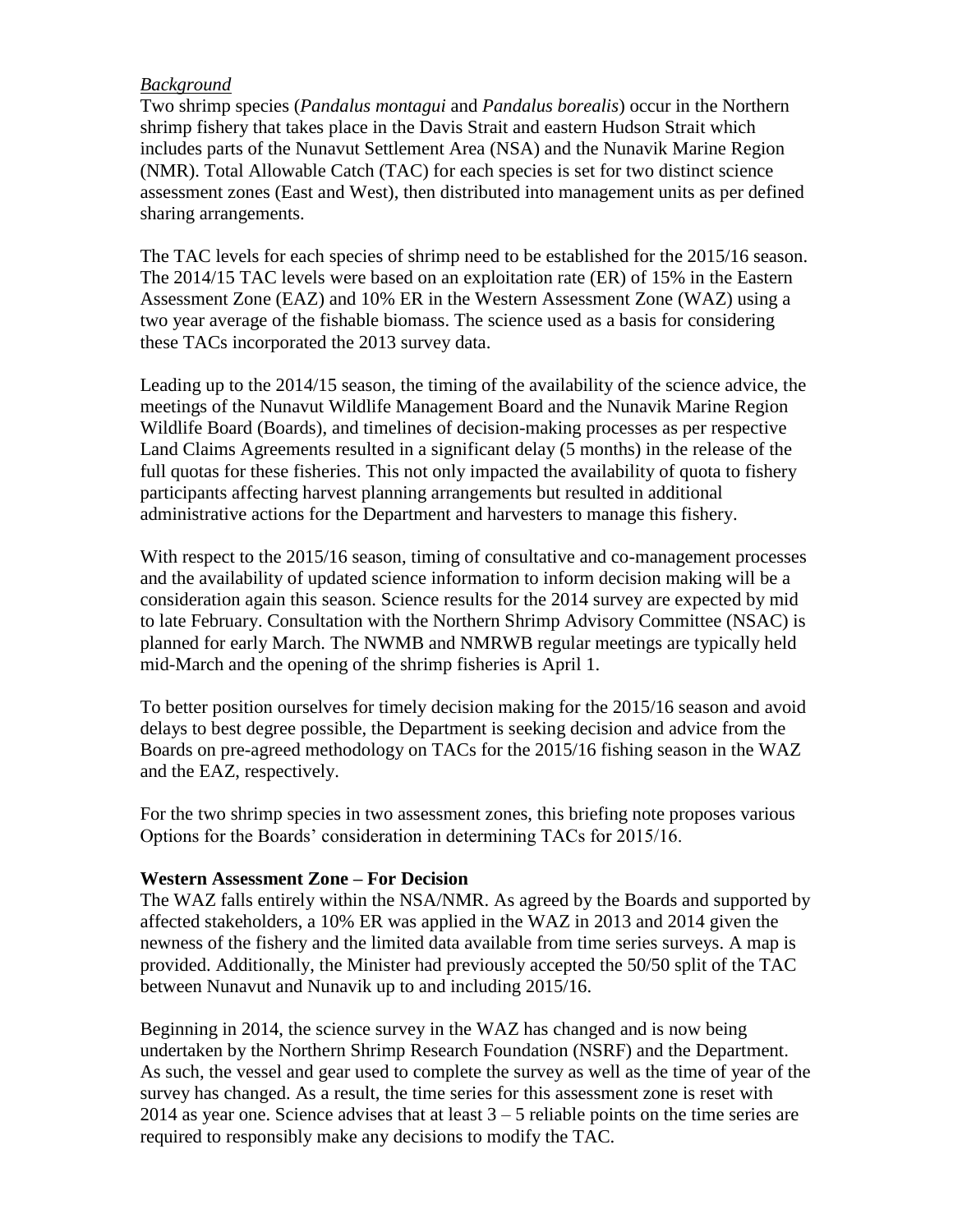## Recommendation:

Given the time series is starting over in 2014 and several survey data points are required to provide sound science advice on TAC modifications, the recommendation is to that maintain current TACs in the WAZ and the continued monitoring of the resource as the most reasonable and precautionary way forward to ensure that shrimp harvesting inside the settlement areas remain within sustainable catch levels. Considering both shrimp species in the WAZ are well within the Healthy Zone of the PA (based on 2013 biomass indices), maintaining existing TACs for the 2015/16 season is unlikely to raise any conservation concerns.

## **The Eastern Assessment Zone – For Recommendation**

The EAZ falls both within and outside the NSA/NMR. This stock has been managed at an ER of around 15% and the TAC was reduced accordingly for the 2014/15 season.

Although a new Precautionary Approach (PA) for Northern shrimp, including harvest decision rules was presented to NSAC in January 2014 these were not adopted. As such, proposed TAC setting methodologies will likely be brought forward to NSAC for consideration for the 2015/16 season, however they are not available at this time. While a consistent TAC setting methodology is preferred for domestic SFAs, the options below represent the most probable scenarios that will be contemplated by NSAC. In any case, the Department will ensure that the scenarios below for the EAZ are presented to NSAC for its consideration.

## TACs:

Option 1: Continue to use a two year average of fishable biomass (based on 2013 and 2014 survey data points), and an ER of 15%, to determine the TAC. Unless the single year 2014 biomass index is in the Critical Zone of the PA, at which point a 10% ER will apply.

Option 2: Maintain the TAC at the current levels, recognizing that should the resulting exploitation rate for each species be greater than 20% in the Healthy Zone, or 15% in the Cautious, or 10% in the Critical Zone, a reduction of TAC (to the above mentioned ER per Zone) will be necessary to ensure that harvest is sustainable. Should the 2014 biomass index fall into a lower Zone, that Zone's ER threshold will be used. Under this option, additional decisions by the NMRWB/NWMB are required before any TAC changes are applied within the NMR/NSA. To negate this need for additional consultation which could delay the opening of the fishery, the Boards could agree that respective harvest levels in the NSA/NMR would be adjusted based on the TAC outcome and current quota distribution with the offshore fleet.

## Precipitous Change in Biomass

In the current PA of the Integrated Fisheries Management Plan, 2007, there is a provision that states that there will be a 15% maximum change in TAC unless the stock is declining precipitously; however, there is no definition of precipitous nor directions on how management should respond. The revised PA that was not adopted by NSAC in January 2014 quantified 'precipitous' as a change in TAC greater than 25% with further instructions that a special meeting of NSAC would be called to discuss the way forward.